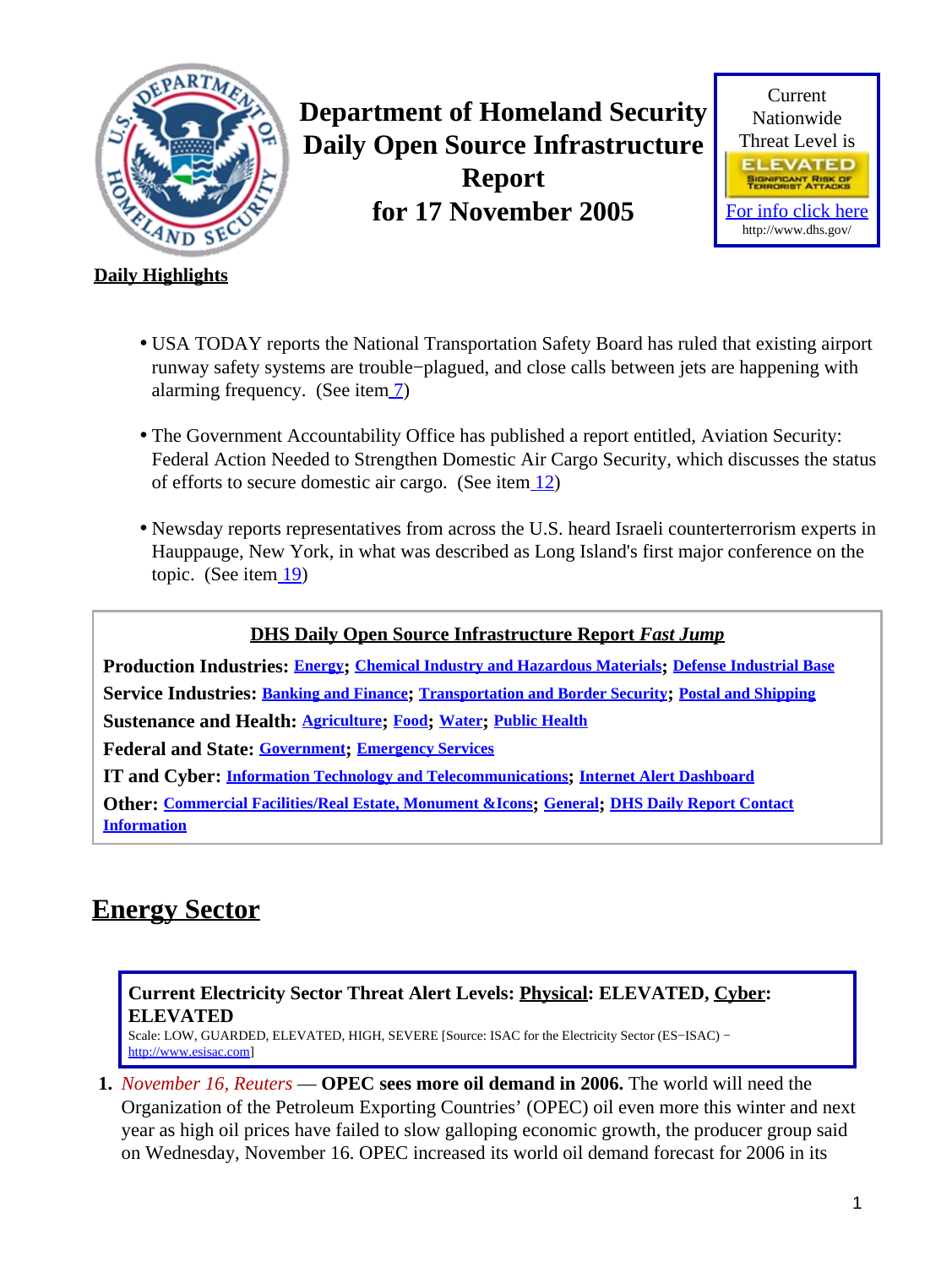monthly report, and also said demand for its own oil in the fourth quarter of this year would be 276,000 barrels per day (bpd) higher than previously expected. That is higher than cartel output of 30 million bpd. The cartel has raised its world demand growth forecast for 2006 to 1.52 million bpd. The increase of 0.05 million bpd over the previous month's estimate lifts 2006 demand to 84.8 million bpd. "These higher figures are supported by vigorous preliminary growth data from developing countries, a brighter outlook for the world economy −− particularly for the U.S. and Organization for Economic Cooperation and Development (OECD) Pacific countries −− and a rebound in Chinese apparent demand," according to the report.

OPEC November Monthly Oil Report:

[http://www.opec.org/home/Monthly%20Oil%20Market%20Reports/20 05/pdf/MR112005.pdf](http://www.opec.org/home/Monthly%20Oil%20Market%20Reports/2005/pdf/MR112005.pdf) Source[: http://www.nytimes.com/reuters/business/business−energy−opec .html](http://www.nytimes.com/reuters/business/business-energy-opec.html)

**2.** *November 16, Boston Business Journal* — **Grid operator repeats rolling blackout warning, urges options.** Grid operator ISO New England Inc. on Wednesday, November 16, formally reiterated comments in October to a Vermont newspaper that contracts held by power plants may not guarantee them adequate natural gas this winter, potentially triggering rolling blackouts during cold snaps. ISO New England is asking power plants to secure guaranteed fuel supplies, or be prepared to switch over to another fuel. ISO New England is also asking businesses to sign up for demand−reduction programs which give companies a break on their electricity rates in exchange for agreeing to curtail power use at peak demand, and for businesses and individuals to conserve energy.

Source[: http://www.bizjournals.com/boston/stories/2005/11/14/daily32 .html?from\\_rss=1](http://www.bizjournals.com/boston/stories/2005/11/14/daily32.html?from_rss=1)

**3.** *November 15, Associated Press* — **Improved results in tests of emergency sirens around nuclear plant.** Emergency sirens in the region around the Indian Point nuclear power plants showed some improvement in two tests Tuesday, November 15, with far fewer failures than in the two previous tests, the plants' owner said. The 156 rotating, pole−mounted sirens, dotted around the four counties within 10 miles of the plants, are meant to notify residents if there is an emergency at the plants that might affect them. On the first test, just two of the 156 sirens failed to sound, Entergy Nuclear Northeast spokesperson Jim Steets said. One failure was caused by a bad motor on the siren, Steets said, while the other was a communications failure, possibly interference with the radio signal that activates the sirens. That siren worked fine on the second test, but the one with the bad motor stayed quiet, as did four other sirens. Those all were due to the same sort of communication failure, Steets said, and "We believe that if we signaled them again, they would sound." Steets said Tuesday's improved results would not affect Entergy's pledge to replace the entire system with state−of−the−art equipment within two years. The Indian Point power plant is located in Buchanan, NY. Source[: http://www.newsday.com/news/local/wire/newyork/ny−bc−ny−−ind](http://www.newsday.com/news/local/wire/newyork/ny-bc-ny--indianpoint1115nov15,0,1983621.story?coll=ny-region-apnewyork) [ianpoint1115nov15,0,1983621.story?coll=ny−region−apnewyork](http://www.newsday.com/news/local/wire/newyork/ny-bc-ny--indianpoint1115nov15,0,1983621.story?coll=ny-region-apnewyork)

[[Return to top](#page-0-1)]

## <span id="page-1-0"></span>**Chemical Industry and Hazardous Materials Sector**

**4.** *November 16, Online Chester (SC)* — **Chemical spill prompts evacuations in South Carolina.** A chemical spill at Omnova Solutions Inc. on the J.A. Cochran Bypass in Chester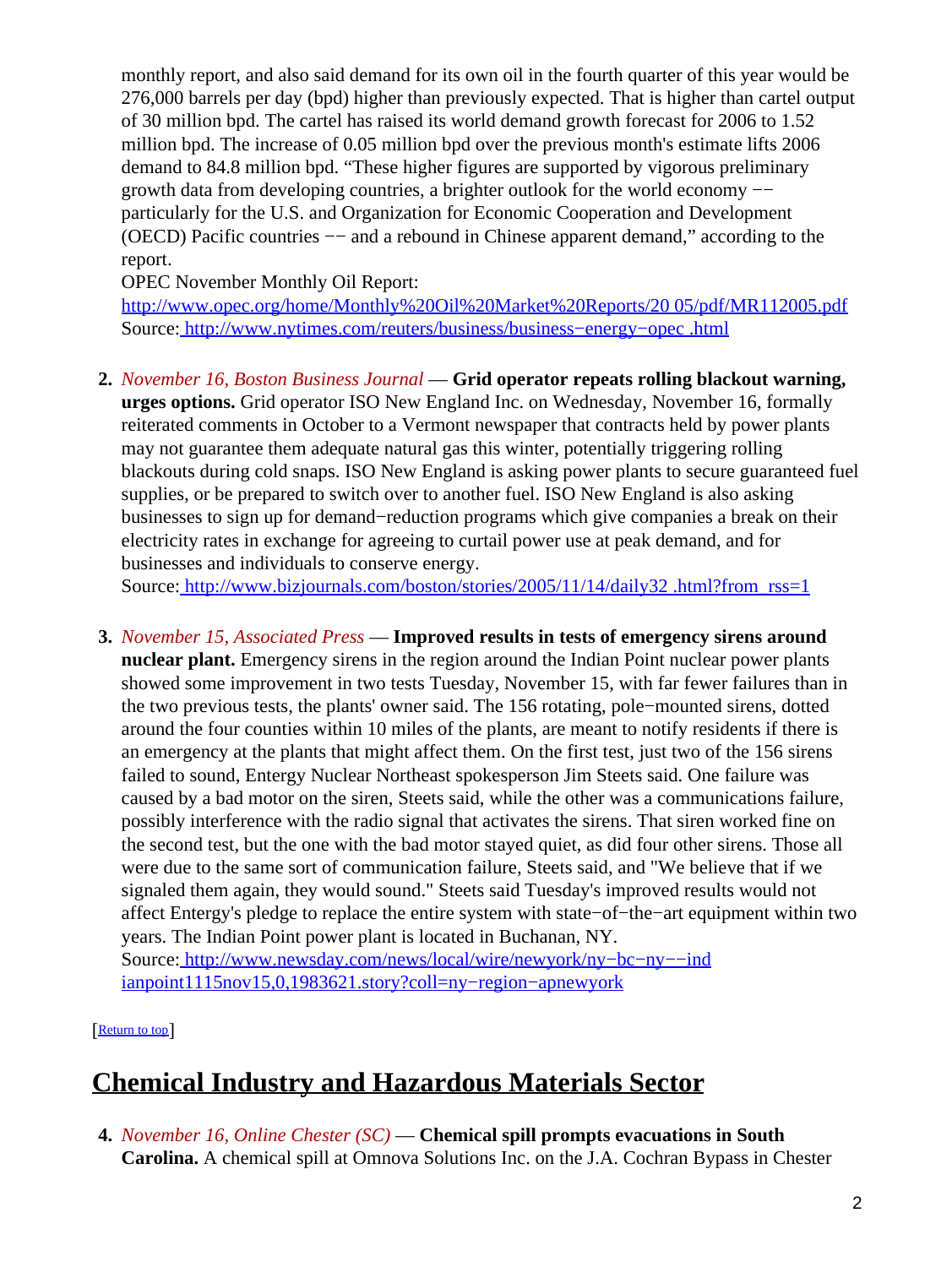County, SC, Tuesday morning, November 15, led to about 50 people being evacuated from their homes and businesses. At 9:34 a.m. EST a call was placed from Omnova to 911 regarding an unintentional release 20−400 gallons of a flammable substance called propionaldehyde. Chester Emergency Preparedness Director Eddie Murphy said that a strong wind that developed was a cause for concern. "With that wind blowing in the direction of the houses a decision was made to move the people out," Murphy said. "Between 35 and 40 residents were evacuated, 10 people at the bus shop had to leave and about five people at Chad's Auto had to move out." The area of evacuation covered about 300 meters. At about 10:30 a.m. evacuees were allowed to return to their homes and businesses.

Source[: http://www.onlinechester.com/articles/2005/11/16/headlines/n ews3.txt](http://www.onlinechester.com/articles/2005/11/16/headlines/news3.txt)

**5.** *November 15, News Tribune (WA)* — **Diesel fuel spills when bus, dump truck collide in Washington.** Two people were injured when a school bus and a dump truck collided Monday, November 14, in Midland, WA, a Central Pierce Fire and Rescue official said. The school bus was westbound on 112th Street−East when it struck the left side of the dump truck, said Assistant Fire Chief Matt Holm. The dump truck was headed southbound on Portland Avenue−East and making a left turn onto 112th Street, he said. The woman driving the bus and the man driving the truck both were taken to local hospitals, Holm said. There were no children on the bus. The crash forced officials to close the intersection for about an hour, he said. Traffic was diverted to Golden Given Road−East and Waller Road. The dump truck's fuel tank was damaged in the accident and spilled about 50 to 60 gallons of diesel on the ground, according to Holm. Firefighters blocked nearby culverts and drains, and used foam to stop the fuel from draining away.

Source[: http://www.thenewstribune.com/news/local/story/5333379p−4830 312c.html](http://www.thenewstribune.com/news/local/story/5333379p-4830312c.html)

[[Return to top](#page-0-1)]

### <span id="page-2-0"></span>**Defense Industrial Base Sector**

Nothing to report. [[Return to top](#page-0-1)]

### <span id="page-2-1"></span>**Banking and Finance Sector**

**6.** *November 16, Guardian Unlimited (UK)* — **UK watchdog warns of criminal gangs inside banks.** Britain's top financial regulator warned on Tuesday, November 15, of increasing evidence of sophisticated criminal gangs placing agents inside banks to carry out large−scale frauds. Callum McCarthy, chairman of the Financial Services Authority (FSA), said that scammers had been able to infiltrate financial services firms and get into a position where they could commit crime from within. "There is increasing evidence that organized criminal groups are placing their own people in financial services firms. They can increase their knowledge of firms' systems and controls and thus learn how to circumvent them to commit their frauds. There are links that need to be made here too between the work we do, the work firms do and the work of law enforcement," said McCarthy. Fraud within the financial industry costs the UK an estimated US\$24 billion a year. McCarthy said there was a link between these crimes and terrorism −− claiming the banking industry could play a vital role in countering the threat from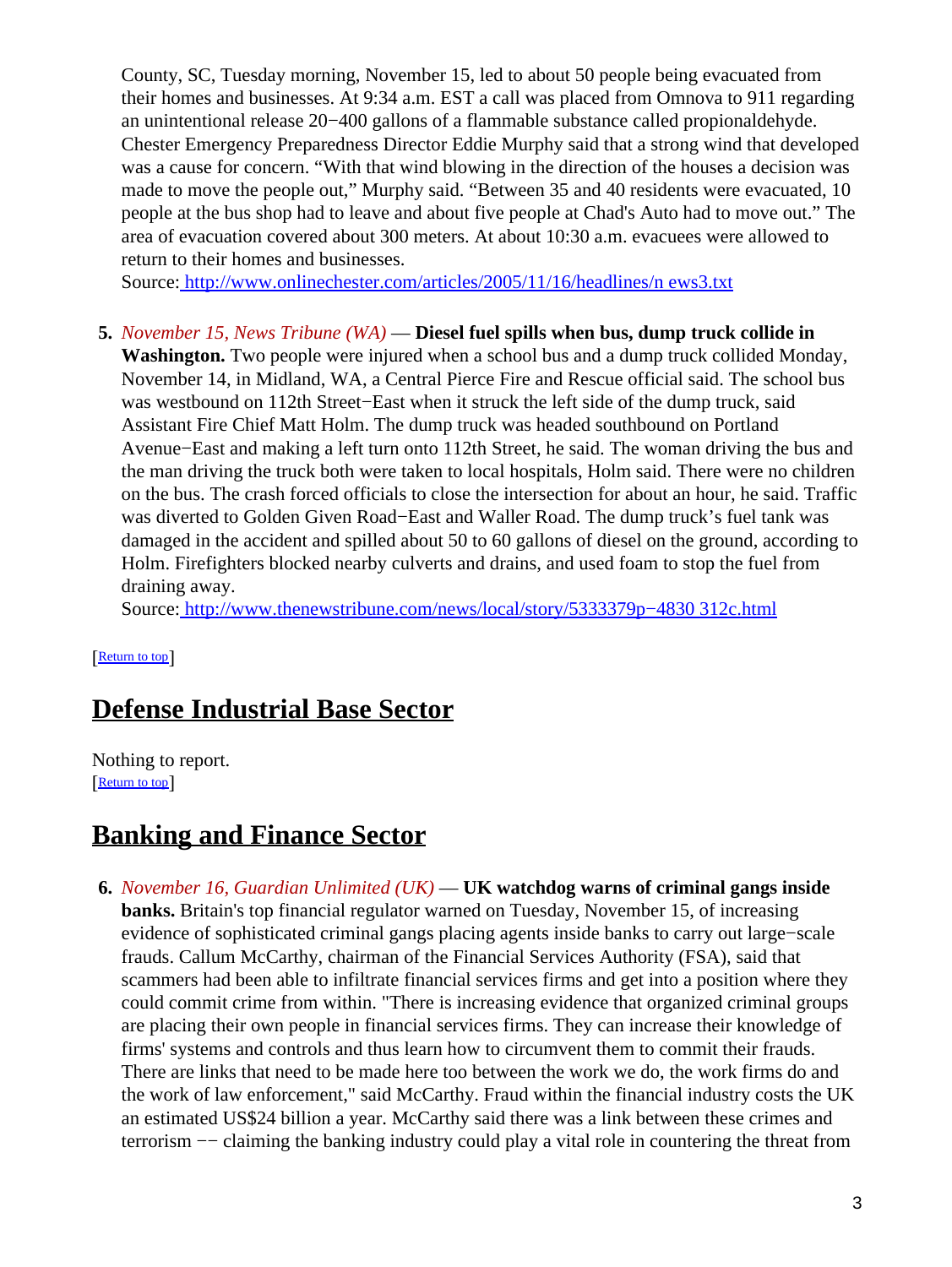extremists. "There is also the contribution that can be made to making terrorist activity more difficult by impeding or preventing the flow of illicit funds," said McCarthy. Source[: http://money.guardian.co.uk/news\\_/story/0,1456,1643860,00.ht ml](http://money.guardian.co.uk/news_/story/0,1456,1643860,00.html)

[[Return to top](#page-0-1)]

### <span id="page-3-1"></span>**Transportation and Border Security Sector**

<span id="page-3-0"></span>**7.** *November 16, USA TODAY* — **Runway near misses prompt urgent safety concern.** Close calls between jets happen with alarming frequency on the nation's runways and federal regulators need to find better ways to curb the problem, the National Transportation Safety Board (NTSB) ruled Tuesday, November 15. The NTSB said that existing runway safety systems are trouble−plagued and the government has been slow to make improvements. The findings were released as part of the agency's annual "Most Wanted" transportation safety enhancements for the U.S. aviation system. "This is a safety issue and needs to be fixed," said John Clark, chief of the NTSB aviation safety division. Despite numerous safety efforts, runway incidents have stubbornly refused to fall in recent years. In the fiscal year ending October 31, there were 324 runway incidents, according to the Federal Aviation Administration, which oversees aviation safety regulations. Most posed little risk of a crash, but as many as 30 serious near collisions occur each year. The NTSB highlighted several near collisions Tuesday. In each case, a flawed warning system put in place by the FAA did not prevent the incident.

Source[: http://www.usatoday.com/travel/news/2005−11−15−runway−near−m isses\\_x.htm](http://www.usatoday.com/travel/news/2005-11-15-runway-near-misses_x.htm)

**8.** *November 16, Seattle Times* — **Pilots mistake taxiway for runway at Sea−Tac.** At least eight times since December 1999, experienced pilots from five different airlines have mistaken Taxiway Tango for Runway 16R at Seattle−Tacoma Airport (Sea−Tac). Three planes, including an American Airlines MD−80 carrying 111 passengers and crewmembers, actually landed on the taxiway. Five others  $-$  most recently in January of this year  $-$  either performed last minute "sidesteps" to shift course and land on 16R, or aborted their landings before circling and touching down safely on the runway. The incidents have alarmed the highest levels of the National Transportation Safety Board (NTSB), which has repeatedly warned that the confusion could cause a collision between incoming jets and planes or vehicles on the taxiway. Among the steps Sea−Tac and the Federal Aviation Administration have taken to increase pilots' awareness about the Taxiway Tango situation is to add warnings to charts for the airport. No matter how Taxiway Tango is marked, electronic instruments can guide pilots precisely to Runway 16R. But on clear days pilots generally opt for visual approaches rather than relying on their instruments.

Source[: http://archives.seattletimes.nwsource.com/cgi−bin/texis.cgi/](http://archives.seattletimes.nwsource.com/cgi-bin/texis.cgi/web/vortex/display?slug=seatac13&date=20051113&query=Sea+Tac+runway) [web/vortex/display?slug=seatac13&date=20051113&query=Sea+Tac +runway](http://archives.seattletimes.nwsource.com/cgi-bin/texis.cgi/web/vortex/display?slug=seatac13&date=20051113&query=Sea+Tac+runway)

**9.** *November 16, Department of Transportation* — **Additional \$7.2 million to Mississippi airports damaged by Hurricane Katrina.** Three Mississippi airports will receive more than \$7.2 million in federal funds to repair terminal buildings, hangars, airfield equipment and other facilities damaged by Hurricane Katrina, Department of Transportation Secretary Norman Y. Mineta said. The money will go to Gulfport−Biloxi International Airport, Stennis International Airport in Bay St. Louis, and Dean Griffin Memorial Airport in Wiggins. The funds come from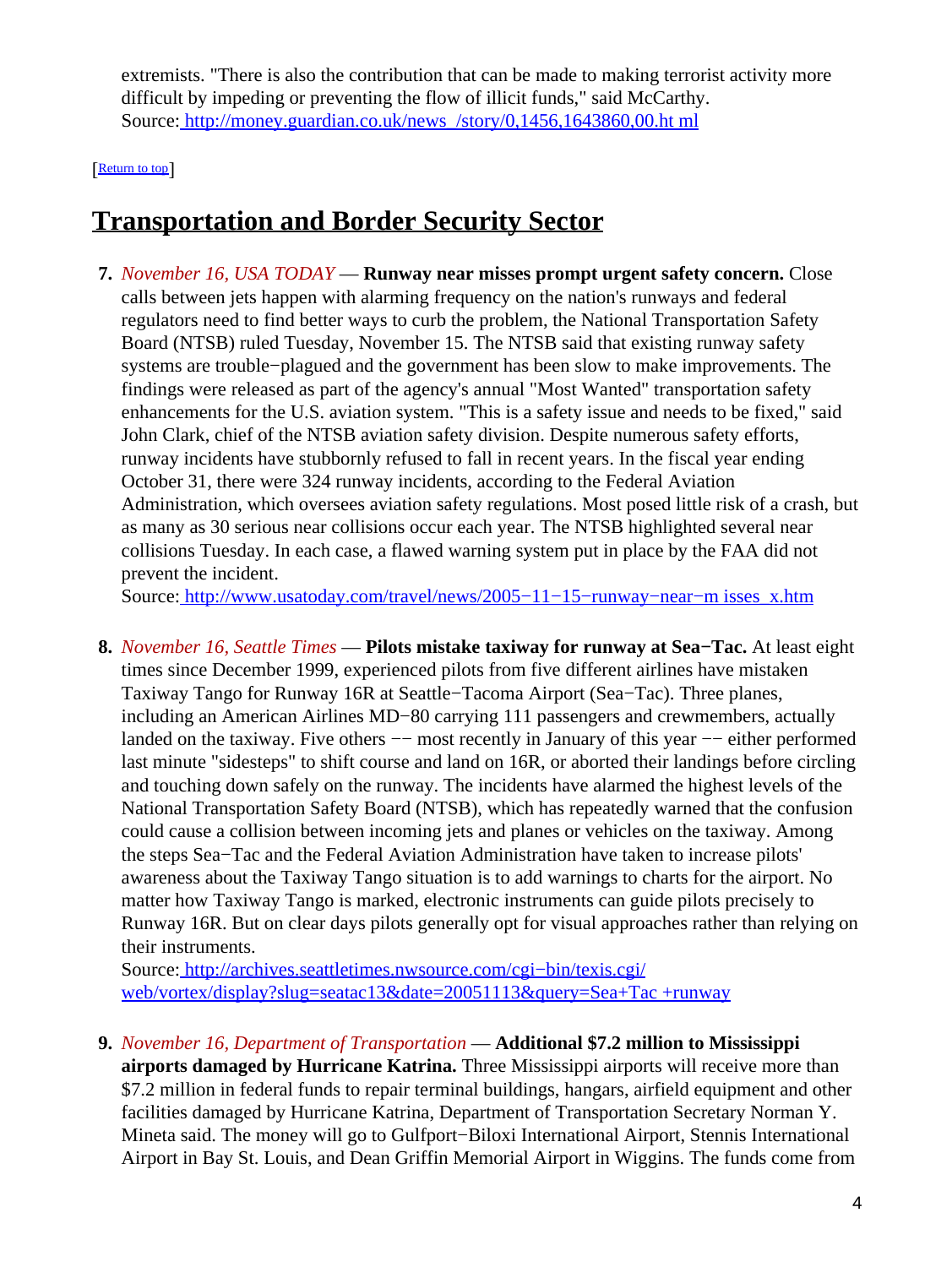the Airport Improvement Program of the U.S. Department of Transportation's Federal Aviation Administration. The latest grants bring the total value of hurricane relief from the Department to more than \$12 million provided to Mississippi's transportation system. The Department previously provided \$4.5 million immediately following the disaster to airports in the Gulf region.

Source[: http://www.dot.gov/affairs/dot16805.htm](http://www.dot.gov/affairs/dot16805.htm)

**10.** *November 16, Reuters* — **Jet unlikely at fault in Air France Toronto crash.** The crash of an Air France jet in Toronto on August 2 does not appear to have been caused by problems with the Airbus A340 itself, Canada's Transport Safety Board said Wednesday, November 16. It described the events as follows: "After landing long, the aircraft overran the end of the runway and came to rest in a ravine just outside the airport perimeter." Some aviation analysts have said the ravine, about 650 feet beyond the end of the tarmac, should be filled in or covered to extend the runway's safety zone. All 309 people on board survived the crash in which the plane ran off the end of the runway as it landed during a severe thunderstorm. "To date, investigators have not found significant anomalies of the aircraft systems," the agency said in a preliminary report. "Review of digital flight data recorder data has not revealed any system troubles or malfunctions."

Source[: http://www.usatoday.com/travel/news/2005−11−16−toronto−crash \\_x.htm](http://www.usatoday.com/travel/news/2005-11-16-toronto-crash_x.htm)

**11.** *November 15, Government Computer News* — **TSA releases guidance on biometrics for**

**access control.** The Transportation Security Administration (TSA) has issued a guidance document on the basic criteria and standards the agency believes biometric technology should meet in order to qualify for airport access control systems. Congress mandated in the Intelligence Reform and Terrorism Prevention Act that TSA consult with representatives of the aviation and biometrics industries, as well as the National Institute of Standards and Technology, to develop the guidance package. The document is intended for two main audiences: airport operators, who own and operate the access control systems at their airports, and manufacturers of biometrics devices, whose products will be evaluated for inclusion on a Qualified Products List.

Biometrics guidance document: http://www.tsa.gov/interweb/assetlibrary/Biometrics Guidance [.pdf](http://www.tsa.gov/interweb/assetlibrary/Biometrics_Guidance.pdf)

Source[: http://www.gcn.com/vol1\\_no1/daily−updates/37560−1.html](http://www.gcn.com/vol1_no1/daily-updates/37560-1.html)

<span id="page-4-0"></span>**12.** *October 17, Government Accountability Office* — **GAO−06−76: Aviation Security: Federal Action Needed to Strengthen Domestic Air Cargo Security (Report).** In 2004, an estimated 23 billion pounds of air cargo was transported within the United States, about a quarter of which was transported on passenger aircraft. Within the Department of Homeland Security (DHS), the Transportation Security Administration (TSA) is responsible for ensuring the security of commercial aviation, including the transportation of cargo by air. To evaluate the status of TSA's efforts to secure domestic air cargo, the Government Accountability Office (GAO) examined (1) the extent to which TSA used a risk management approach to guide decisions on securing air cargo, (2) the actions TSA has taken to ensure the security of air cargo and the factors that may limit their effectiveness, and (3) TSA's plans for enhancing air cargo security and the challenges TSA and industry stakeholders face in implementing these plans. GAO recommends that DHS direct TSA to complete assessments of air cargo vulnerabilities and critical assets; reexamine the rationale for existing air cargo inspection exemptions;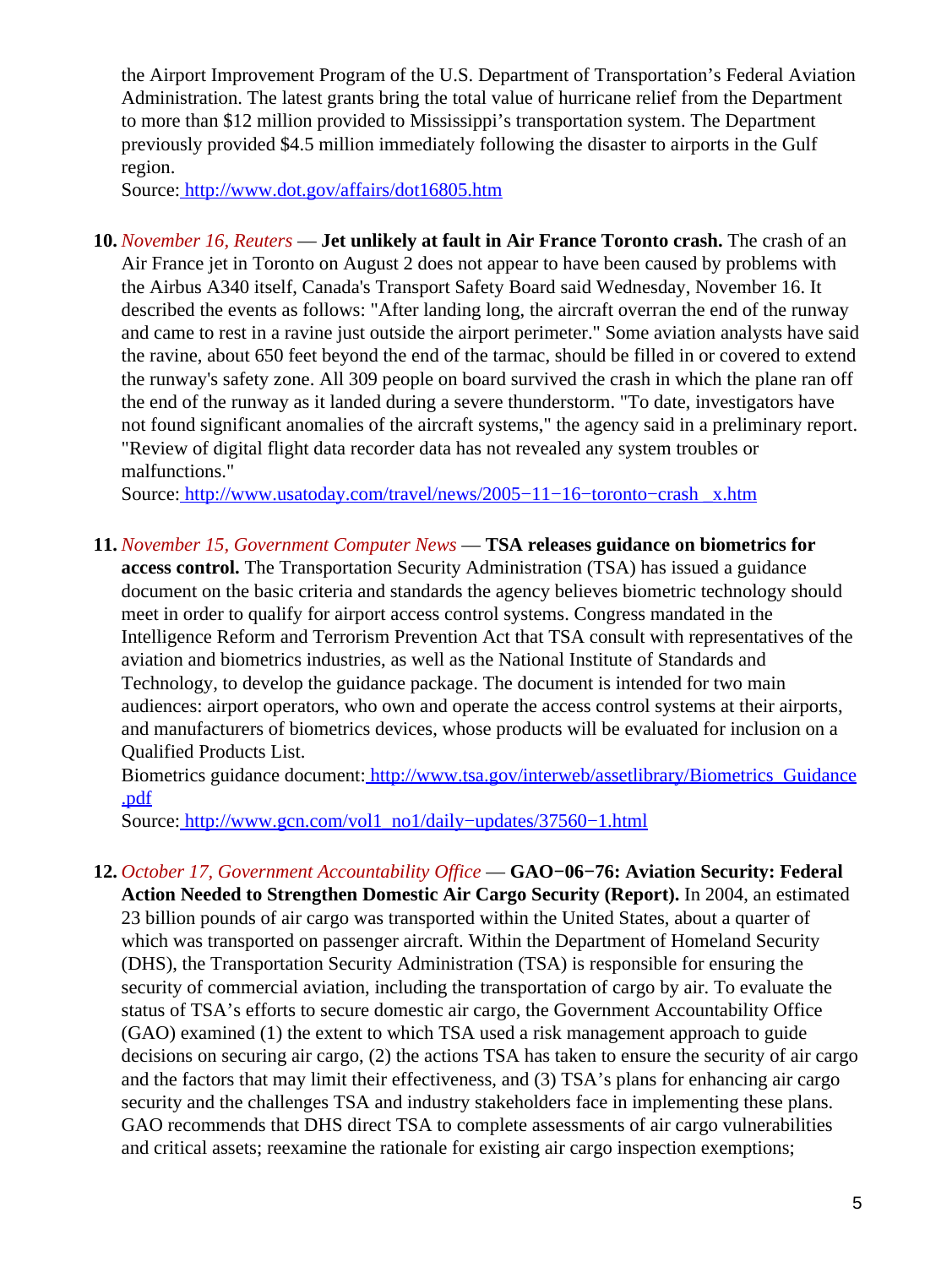develop measures to gauge air carrier and indirect air carrier compliance; assess the effectiveness of compliance enforcement actions; and ensure that the data to be used in identifying elevated risk cargo are complete, accurate, and current. DHS reviewed a draft of this report and generally concurred with GAO's recommendations. Highlights:<http://www.gao.gov/highlights/d0676high.pdf> Source[: http://www.gao.gov/cgi−bin/getrpt?GAO−06−76](http://www.gao.gov/cgi-bin/getrpt?GAO-06-76)

[[Return to top](#page-0-1)]

## <span id="page-5-0"></span>**Postal and Shipping Sector**

Nothing to report. [[Return to top](#page-0-1)]

## <span id="page-5-1"></span>**Agriculture Sector**

**13.** *November 15, Associated Press* — **Washington University to study corn's genetic code.** Researchers at Washington University will lead a project to decipher the genetic code of corn, which they say should provide the knowledge leading to better corn yields. Corn is the second crop plant to have its genome sequenced. A team of scientists from 10 countries recently completed a similar project with rice. Washington University's Genome Sequencing Center received a \$29.5 million grant from the National Science Foundation and the U.S. Department of Agriculture to decipher the genetic code of the most commonly used strain of corn, called B73. The U.S. Department of Energy, which has its own genome center, will use a \$2.5 million grant to work simultaneously on a less common strain of corn, said lead investigator Richard Wilson. The corn genome is estimated to have 50,000 to 60,000 genes. Wilson said the research will help scientists better understand corn plants, and help breeders produce varieties with traits such as higher yield, improved nutritional content, and better resistance to disease, pests and drought. Actual sequencing begins December 1, with the first sequencing information to be made available to the public online starting in early 2006. Scientists estimate the project will take three years.

Source[: http://www.oregonlive.com/newsflash/national/index.ssf?/base](http://www.oregonlive.com/newsflash/national/index.ssf?/base/national-4/11321027617510.xml&storylist=national) [/national−4/11321027617510.xml&storylist=national](http://www.oregonlive.com/newsflash/national/index.ssf?/base/national-4/11321027617510.xml&storylist=national)

[[Return to top](#page-0-1)]

## <span id="page-5-2"></span>**Food Sector**

**14.** *November 16, Agricultural Research Service* — **Natural substance reduces Campylobacter in chickens.** Proteins called bacteriocins, produced by bacteria, can reduce Campylobacter pathogens to very low levels in chicken intestines and could help reduce human exposure to food−borne pathogens, Agricultural Research Service scientists report. In a chicken's gut, the bacteriocins can crowd out pathogenic bacteria, making it less likely that pathogens could infect poultry or humans. Researchers evaluated tens of thousands of bacterial isolates from poultry production environments. The researchers have found promise in numerous organisms for anti−Campylobacter activity, namely Bacillus circulans and Paenibacillus polymyxa. In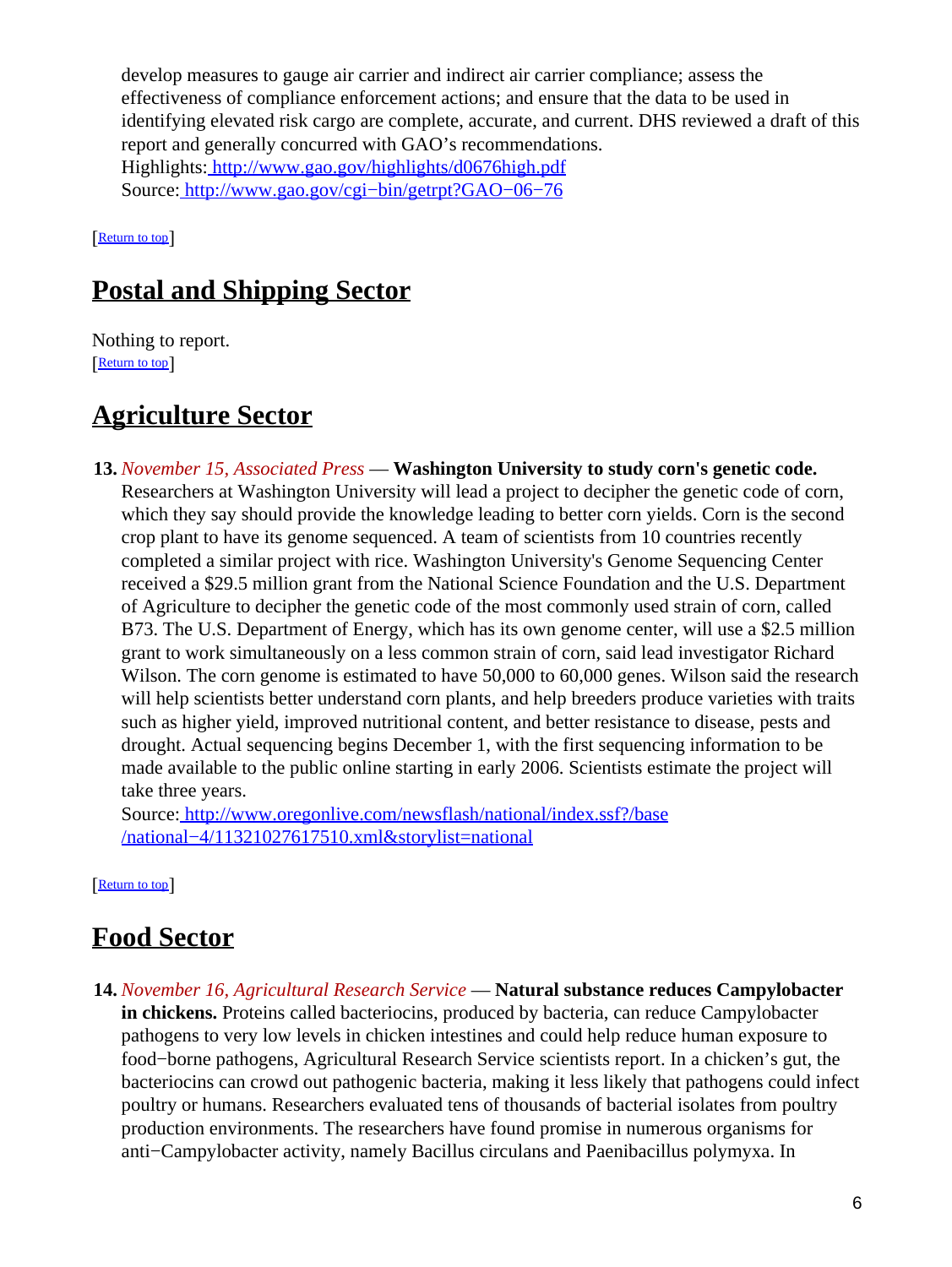addition, the researchers successfully enhanced the production of bacteriocins, making it much more attractive for industrial testing. Source[: http://www.ars.usda.gov/News/docs.htm?docid=1261](http://www.ars.usda.gov/News/docs.htm?docid=1261)

[[Return to top](#page-0-1)]

### <span id="page-6-0"></span>**Water Sector**

**15.** *November 15, New Mexican* — **Website offers drinking water information.** A new link on the New Mexico Environment Department has information on every public drinking water system in the state, from violations to number of customers. It contains contact information for local water system officials and the latest results from water tests that measure contaminants such as lead, mercury, and nitrates. Searches can be done by the name of the water system, town, county, or other data. It lists data for each drinking water system back to 1993 and is updated every two weeks.

Website[: http://eidea.state.nm.us/SDWIS/](http://eidea.state.nm.us/SDWIS/) Source[: http://www.freenewmexican.com/news/35047.html](http://www.freenewmexican.com/news/35047.html)

[[Return to top](#page-0-1)]

### <span id="page-6-1"></span>**Public Health Sector**

- **16.** *November 16, Reuters* — **China confirms its first human cases of bird flu.** China confirmed on Wednesday, November 16, its first human cases of bird flu, adding to fears of a global pandemic in which millions of people could die. China's Ministry of Health reported two cases in the central province of Hunan and one in eastern Anhui, the official Xinhua news agency said. The World Health Organization (WHO) said one of the victims in Hunan was a girl of 12 who died last month. The WHO said it had been informed by China that a nine−year−old boy from Hunan province suspected of having bird flu was indeed stricken by the H5N1 virus, as was his 12−year−old sister. Chinese officials initially reported that the two children in Hunan had suffered pneumonia and not bird flu, but later invited international experts in to help investigate the cases. WHO spokesperson Roy Wadia said the third case was identified as a woman in Anhui province. "It's not a surprise. It shows that China like other countries that have bird flu in poultry can have human cases," Wadia said. Two additional suspected cases are a teacher in Hunan and a poultry worker in the northeastern province of Liaoning. Source[: http://abcnews.go.com/US/wireStory?id=1318120](http://abcnews.go.com/US/wireStory?id=1318120)
- **17.** *November 16, The News−Observer (Raleigh−Durham−Chapel Hill)* — **North Carolina surveillance system links hospitals.** On Wednesday, November 16, public health officials in North Carolina unveiled a powerful new tool for safeguarding public health: a statewide electronic surveillance system that will monitor hospital emergency room data for early signs of disease outbreaks and bioterrorism threats. North Carolina hospitals will submit information to the state every 12 hours about symptoms in patients seen at their facilities. If needed, the state could get data as often as every 15 minutes. State public health officials will have nearly real−time updates of emerging public health threats, which will allow the state to respond more quickly, contain disease outbreaks sooner, and save more lives, said Dr. Leah Devlin, the state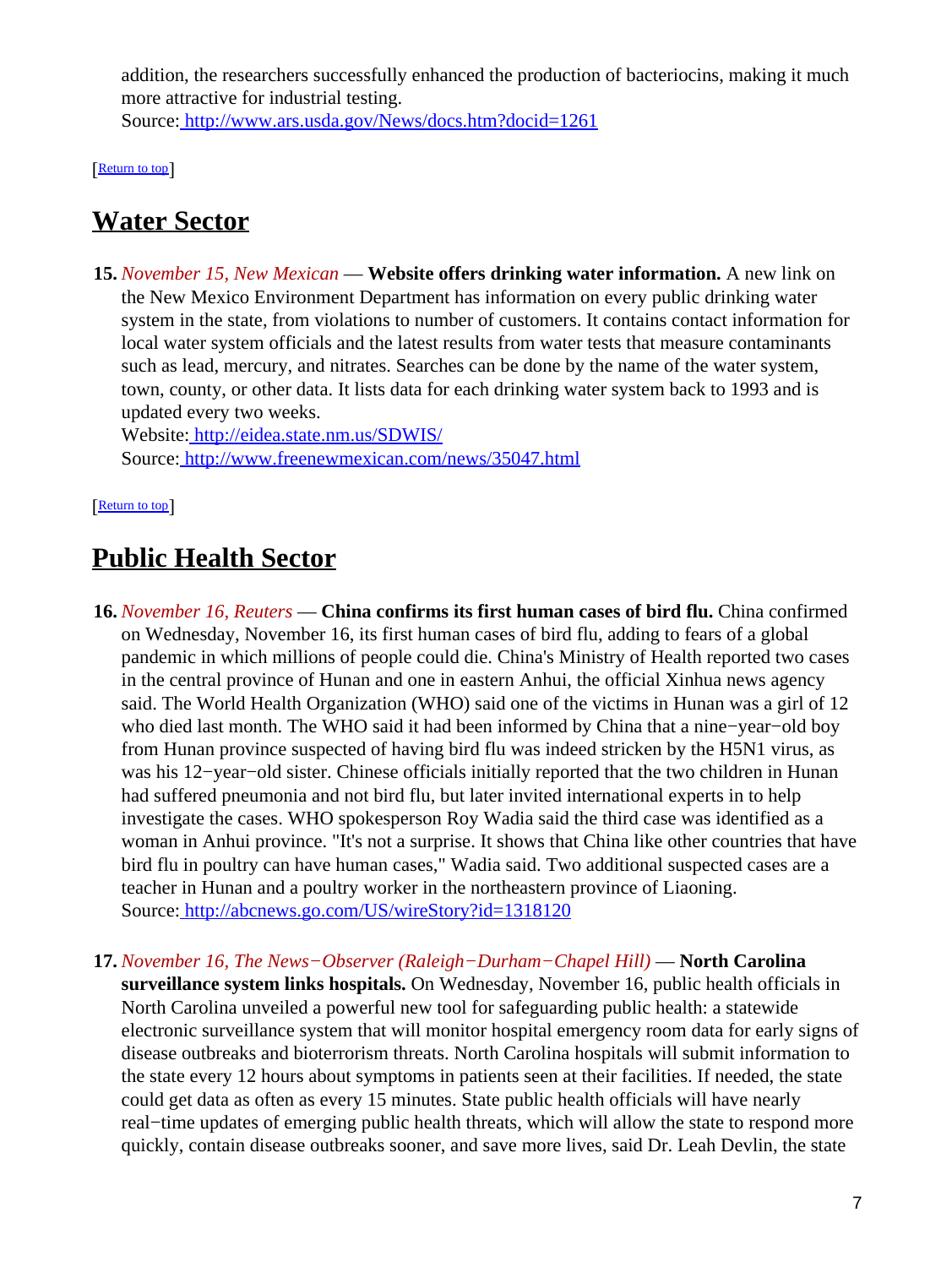health director. "This is a constant electronic radar...If something blips on the screen, we see it and we go looking for it. This is not a passive system," she said. North Carolina officials think the new system is the first in the nation to electronically gather clinical and demographic information from emergency rooms statewide. Currently, 52 of the 113 hospitals in the state with 24–hour emergency rooms submit data to the North Carolina Hospital Emergency Surveillance System. By next spring, all of them will.

Source[: http://www.newsobserver.com/104/story/367688.html](http://www.newsobserver.com/104/story/367688.html)

**18.** *November 16, Science and Development Network* — **South Asia to set up disease and disaster centers.** South Asian nations are to create two regional centers to detect and respond to natural disasters and emerging health threats such as bird flu. The seven−member South Asian Association for Regional Cooperation (SAARC) agreed on the plans in Dhaka, Bangladesh on November 12−14. India offered to host a regional disaster response center for disaster preparation and emergencies and the disease surveillance center will be set up in Bangladesh. The SAARC nations will also develop a regional strategy for facing infectious diseases such as bird flu, said Bangladesh's Prime Minister Khaleda Zia. Although South Asian countries have not yet reported any cases of bird flu, the past month saw new cases among both people and poultry in East and South−East Asia. The disease has killed 64 people in South−East Asia since 2003. All SAARC members −− Bangladesh, Bhutan, India, the Maldives, Nepal, Pakistan and Sri Lanka — have banned poultry imports from affected countries. The SAARC leaders said that authorities in each nation should share information and experiences in disaster detection and emergency relief with each other. Source[: http://www.scidev.net/news/index.cfm?fuseaction=readnews&ite](http://www.scidev.net/news/index.cfm?fuseaction=readnews&itemid=2480&language=1) [mid=2480&language=1](http://www.scidev.net/news/index.cfm?fuseaction=readnews&itemid=2480&language=1)

[[Return to top](#page-0-1)]

## <span id="page-7-1"></span>**Government Sector**

Nothing to report. [[Return to top](#page-0-1)]

### <span id="page-7-2"></span>**Emergency Services Sector**

<span id="page-7-0"></span>**19.** *November 15, Newsday (NY)* — **Counterterrorism conference held in New York.** Some 400 Suffolk and Nassau, NY, law enforcement members, and representatives from across the U.S. came to hear Israeli counterterrorism experts in Hauppauge, NY, Monday, November 14, in what was described as Long Island's first major conference on the topic. Suffolk District Attorney Thomas Spota echoed the widely held view that another terror attack in the United States is likely, and said Long Island needs to become better prepared to deal with terror threats. Faced with a sprawling suburban landscape, law enforcement officials said they were focused on "prevention." Suffolk Police Commissioner Richard Dormer said police officers already receive daily e−mail bulletins about terrorist attacks, including incidents in far−off places, such as the recent bombings in Jordan. "This all comes down to the officer on the street, and him being alert and noticing something that's out of place," Dormer said. However, local officials seemed not yet prepared to ramp up security −− such as random bag searches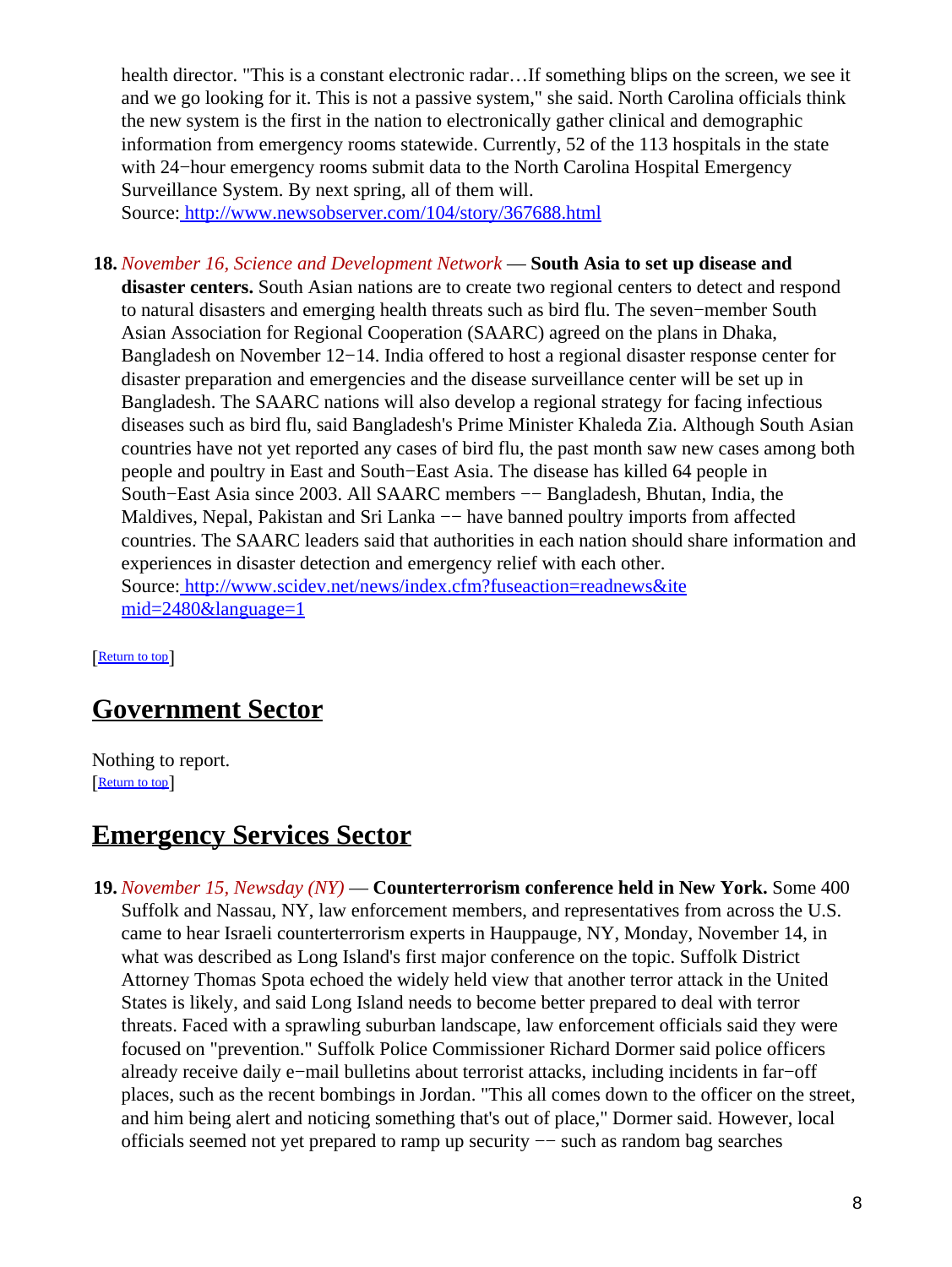employed by the city police department in the subways in recent months. Source[: http://www.newsday.com/news/local/longisland/ny−literr1116,0](http://www.newsday.com/news/local/longisland/ny-literr1116,0,202549.story?coll=ny-linews-headlines) [,202549.story?coll=ny−linews−headlines](http://www.newsday.com/news/local/longisland/ny-literr1116,0,202549.story?coll=ny-linews-headlines)

- **20.** *November 15, Government Computer News* — **Technology, training go hand in hand in improving police communications.** About 60 percent of Department of Homeland Security grants to state and local governments in the last four years have been for interoperable communications, according to James Turk, program manager for the Office of Domestic Preparedness. However, officials are discovering that buying hardware is only a first step. "Training is suddenly raising its head as a real problem," Turk said Tuesday, November 15, at a discussion sponsored by the Industry Advisory Council. Police equipped with new digital voice and data systems often revert to older, more familiar channels during crises, according to Turk. Montgomery County, MD, is eight years into a program to provide high−bandwidth mobile data services to its 1,600 officers. The program has taken twice as long and cost twice as much as expected. Technology is only a tool, according to David Lynn, director of the Montgomery County police technology division, adding that to be useful, it requires training, cultural change and technical support. Additionally, he has found that firefighters adapt to the same technology more quickly than police since they are routinely testing it in situations outside the norm. As a result, when crises occur, firefighters are less likely to revert to old habits of communication. Source[: http://www.gcn.com/vol1\\_no1/daily−updates/37559−1.html](http://www.gcn.com/vol1_no1/daily-updates/37559-1.html)
- **21.** *November 15, North County Times (CA)* — **California terrorism drill ends, reveals minor communication gaps.** A full−scale terrorism exercise held Tuesday, November 15, in California, dubbed the "Golden Guardian," was a stressful day for many of the 1,200 participating law enforcement officers, firefighters, medical personnel, dispatchers, and volunteers. "Remember, the goal of an exercise is not for everything to work perfectly," said Deborah Stoffen, director of the San Diego County's Office of Emergency Services. The purpose, Steffen said, was to develop the capabilities of the departments, agencies and personnel, and to find areas in need of improvement. As the day ended, San Diego County Sheriff's Department Captain Glenn Revell said the agencies had learned the need for accurate communication under the stress and pressure of an event that didn't stop. "We didn't see any glaring areas that required improvement," he said. Many things went well, including partnering with area hospitals and paramedics, hazardous materials response planning, and an overall effort to handle terrorism, said Revell. However, two immediate lessons learned were the need for better security and better communications between the hospital and the disaster site, said Steve Miller, the Scripps Memorial Hospital's director of emergency services. A full formal assessment of the exercise will be issued in the upcoming weeks.

Source[: http://www.nctimes.com/articles/2005/11/16/news/top\\_stories/ 111505182838.txt](http://www.nctimes.com/articles/2005/11/16/news/top_stories/111505182838.txt)

[[Return to top](#page-0-1)]

## <span id="page-8-0"></span>**Information Technology and Telecommunications Sector**

**22.** *November 15, Government Technology* — **Federal Communications Commission Launches VoIP 911 Website.** The Joint Federal Communications Commission (FCC) and National Association of Regulatory Utility Commissioners (NARUC) Task Force on VoIP 911 Enforcement has launched a new Website to provide consumers, industry, and state and local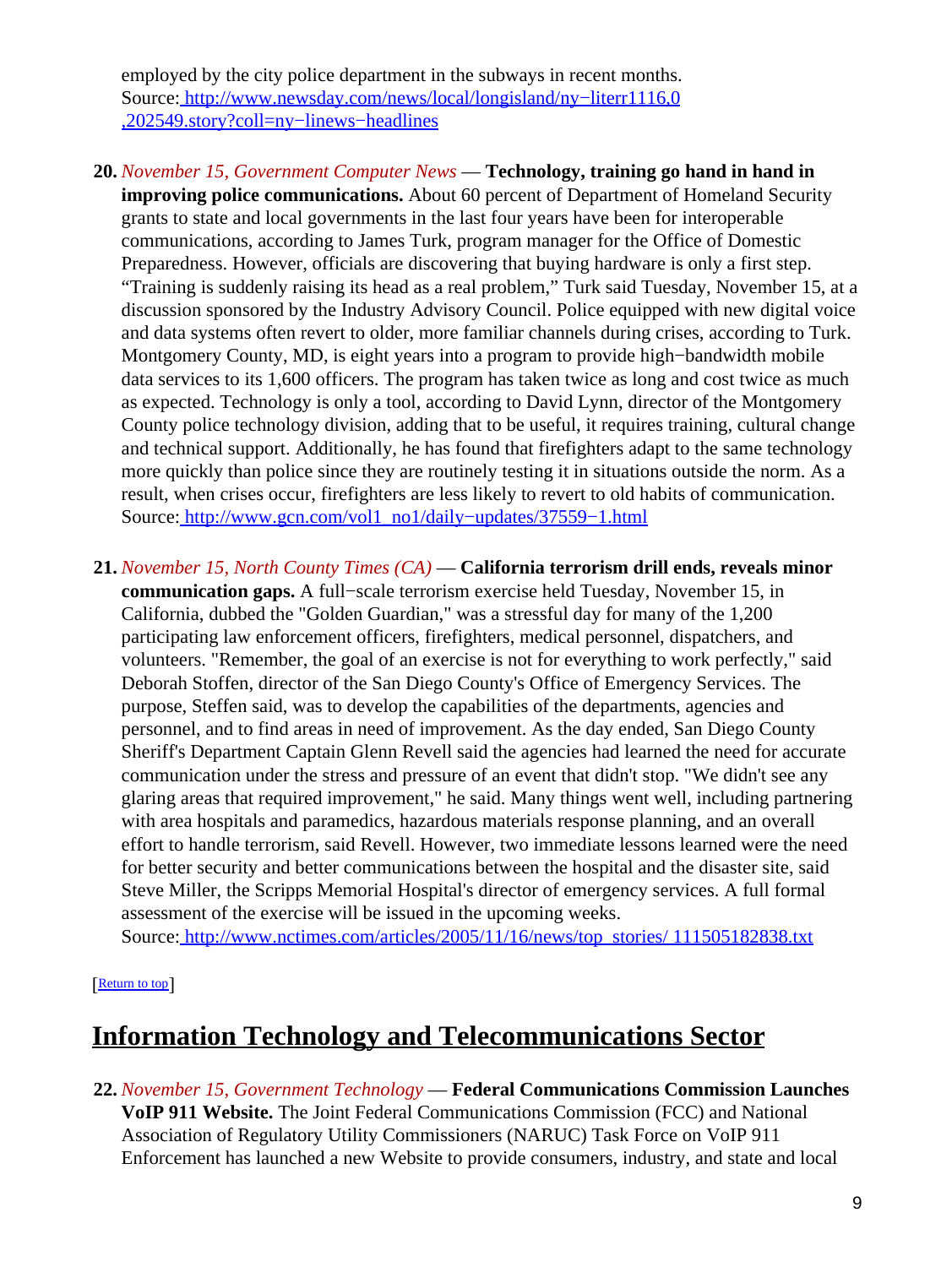governments information about the rules that require certain providers of Voice over Internet Protocol (VoIP) services to supply 911 emergency calling capabilities to their customers. FCC Chairman Kevin J. Martin said, "Anyone who dials 911 has a reasonable expectation that he or she will be connected to an emergency operator; this expectation exists whether that person is dialing 911 from a traditional wireline phone, a wireless phone, or a VoIP phone. This new Website will provide an easy way for consumers, industry, and other government agencies to get the most current information on this important issue."

FCC/NARUC Task Force website:<http://www.voip911.gov.> Source[: http://www.govtech.net/news/news.php?id=97263](http://www.govtech.net/news/news.php?id=97263)

**23.** *November 15, Techweb* — **IM worms mutating at an alarming rate.** Instant−messaging (IM) threats are mutating at an alarming rate, as virus writers attempt to bypass security−system updates that corporations use for protection. A record number of IM threat mutations have been recorded by IMlogic Inc., which has found that 88 percent of all worms tracked by its threat center also have mutations. The worst chameleon is the Kelvir worm, which has mutated 123 times during the last 11 months, the Waltham, Mass., vendor said. Art Gilliland, vice president of product for IMlogic, said, "IM threats are different than email threats. Updating virus signatures doesn't work well for IM, because the mutations are exceedingly fast and so is the speed with which these threats propagate."

Source[: http://www.techweb.com/wire/security/173603062](http://www.techweb.com/wire/security/173603062)

**24.** *November 15, FrSIRT* — **Macromedia Flash Communication Server denial of service**

**vulnerability.** A vulnerability has been identified in Flash Communication Server MX, which could be exploited by attackers to cause a denial of service. This flaw is due to an unspecified error when processing malformed Routing Table Maintenance Protocol data, which could be exploited by attackers to cause server instability or crashes. This vulnerability is triggered by a single alpha release build of Flash Player 8.5 (build 133). FrSIRT reports that Macromedia has released a fix.

Fix[: http://www.macromedia.com/support/flashmediaserver/downloads \\_updaters.html](http://www.macromedia.com/support/flashmediaserver/downloads_updaters.html) Source[: http://www.frsirt.com/english/advisories/2005/2441](http://www.frsirt.com/english/advisories/2005/2441)

**25.** *November 15, FrSIRT* — **Macromedia Contribute Publishing Server password encryption**

**issue.** A vulnerability has been identified in Macromedia Contribute Publishing Server, which could be exploited by attackers to gain knowledge of sensitive information. This flaw is due to a design error where a weak password encryption mechanism is used to create the shared connection keys, which could be exploited to disclose sensitive information (e.g. FTP login credentials). The vulnerability affects Macromedia Contribute Publishing Server (CPS) version 1.1 and prior. FrSIRT reports that Macromedia has released an upgrade. Upgrade[: http://www.macromedia.com/support/cps/downloads.html](http://www.macromedia.com/support/cps/downloads.html) Source[: http://www.frsirt.com/english/advisories/2005/2440](http://www.frsirt.com/english/advisories/2005/2440)

**26.** *November 15, FrSIRT* — **Apple iTunes "CreateProcess" local privilege escalation**

**vulnerability.** A vulnerability has been identified in Apple iTunes, which could be exploited to obtain elevated privileges. This flaw is due to an error in the way iTunes launches its helper application and searches system paths using the "CreateProcess()" and

"CreateProcessAsUser()" functions to determine the program to run, which could be exploited by a local user to create an environment where a malicious program will be executed with the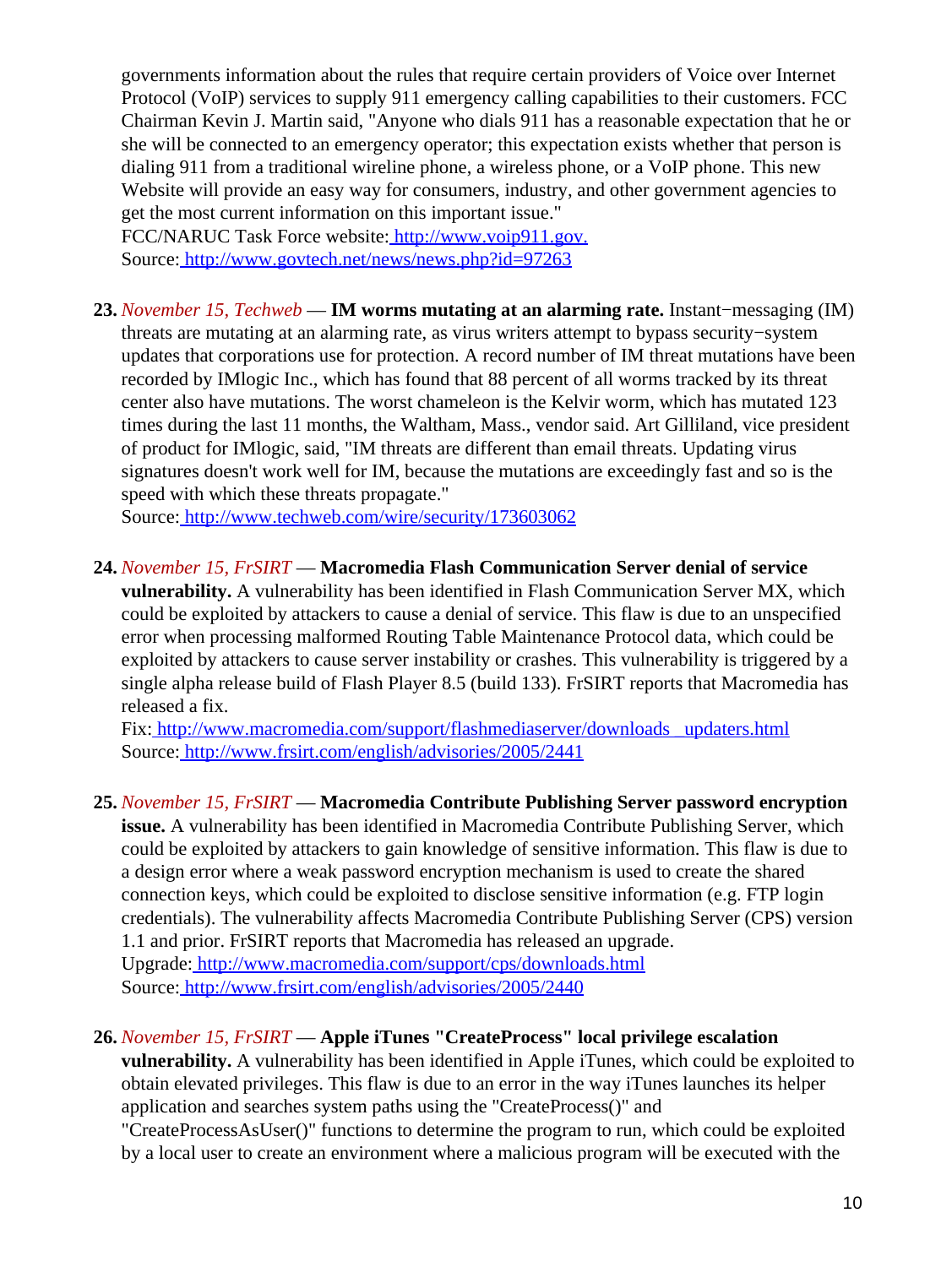privileges of the user running the vulnerable application. The affected product is Apple iTunes 5 for Windows XP/2000. FrSIRT reports that Apple recommends an upgrade to iTunes 6. Upgrade[: http://www.apple.com/itunes/download/](http://www.apple.com/itunes/download/) Source[: http://www.frsirt.com/english/advisories/2005/2443](http://www.frsirt.com/english/advisories/2005/2443)

### **Internet Alert Dashboard**

<span id="page-10-0"></span>

| <b>DHS/US-CERT Watch Synopsis</b>                                                                                                                                                                                                                                                                                                                                                                                                                       |                                                                                                                                                                                                                                           |  |
|---------------------------------------------------------------------------------------------------------------------------------------------------------------------------------------------------------------------------------------------------------------------------------------------------------------------------------------------------------------------------------------------------------------------------------------------------------|-------------------------------------------------------------------------------------------------------------------------------------------------------------------------------------------------------------------------------------------|--|
| Over the preceding 24 hours, there has been no cyber activity which constitutes<br>an unusual and significant threat to Homeland Security, National Security, the<br>Internet, or the Nation's critical infrastructures.                                                                                                                                                                                                                                |                                                                                                                                                                                                                                           |  |
| US–CERT Operations Center Synopsis: US–CERT is aware of a buffer overflow<br>vulnerability in Macromedia Flash Player versions 7.0.19.0 and earlier. If exploited,<br>the vulnerability could allow a remote attacker to execute arbitrary code with<br>privileges of the user on the affected system. We are not aware of any public exploits<br>at this time. For more information about this vulnerability please see review the<br>following URL's: |                                                                                                                                                                                                                                           |  |
| Vulnerability Note VU#146284:<br>http://www.kb.cert.org/vuls/id/146284                                                                                                                                                                                                                                                                                                                                                                                  |                                                                                                                                                                                                                                           |  |
| MPSB05-07 Flash Player 7 Improper Memory Access Vulnerability:<br>http://www.macromedia.com/devnet/security/security_zone/mpsb 05-07.html                                                                                                                                                                                                                                                                                                               |                                                                                                                                                                                                                                           |  |
| Users who have already upgraded to Flash Player 8 are not affected by this issue.                                                                                                                                                                                                                                                                                                                                                                       |                                                                                                                                                                                                                                           |  |
| US–CERT encourages users to upgrade to the appropriate software version as<br>described in the Macromedia Security Bulletin at URL:                                                                                                                                                                                                                                                                                                                     |                                                                                                                                                                                                                                           |  |
| http://www.macromedia.com/resources/security/                                                                                                                                                                                                                                                                                                                                                                                                           |                                                                                                                                                                                                                                           |  |
| <b>Current Port Attacks</b>                                                                                                                                                                                                                                                                                                                                                                                                                             |                                                                                                                                                                                                                                           |  |
| <b>Top 10 Target Ports</b>                                                                                                                                                                                                                                                                                                                                                                                                                              | 1026 (win-rpc), 445 (microsoft-ds), 6881 (bittorrent), 80<br>(www), 25 (smtp), 27015 (halflife), 1434 (ms-sql-m), 139<br>$(net bios-ssn), 135 (epmap), 53 (domain)$<br>Source: http://isc.incidents.org/top10.html; Internet Storm Center |  |
| To report cyber infrastructure incidents or to request information, please contact US-CERT at soc@us-cert.gov or visit<br>their Website: www.us-cert.gov.<br>Information on IT information sharing and analysis can be found at the IT ISAC (Information Sharing and Analysis Center)<br>Website: https://www.it-isac.org/.                                                                                                                             |                                                                                                                                                                                                                                           |  |

[[Return to top](#page-0-1)]

# <span id="page-10-1"></span>**Commercial Facilities/Real Estate, Monument &Icons Sector**

**27.** *November 16, Government Accountability Office* — **GAO−06−251T: Capitol Visitor Center: Update on Schedule and Cost (Testimony).** The Government Accountability Office (GAO) is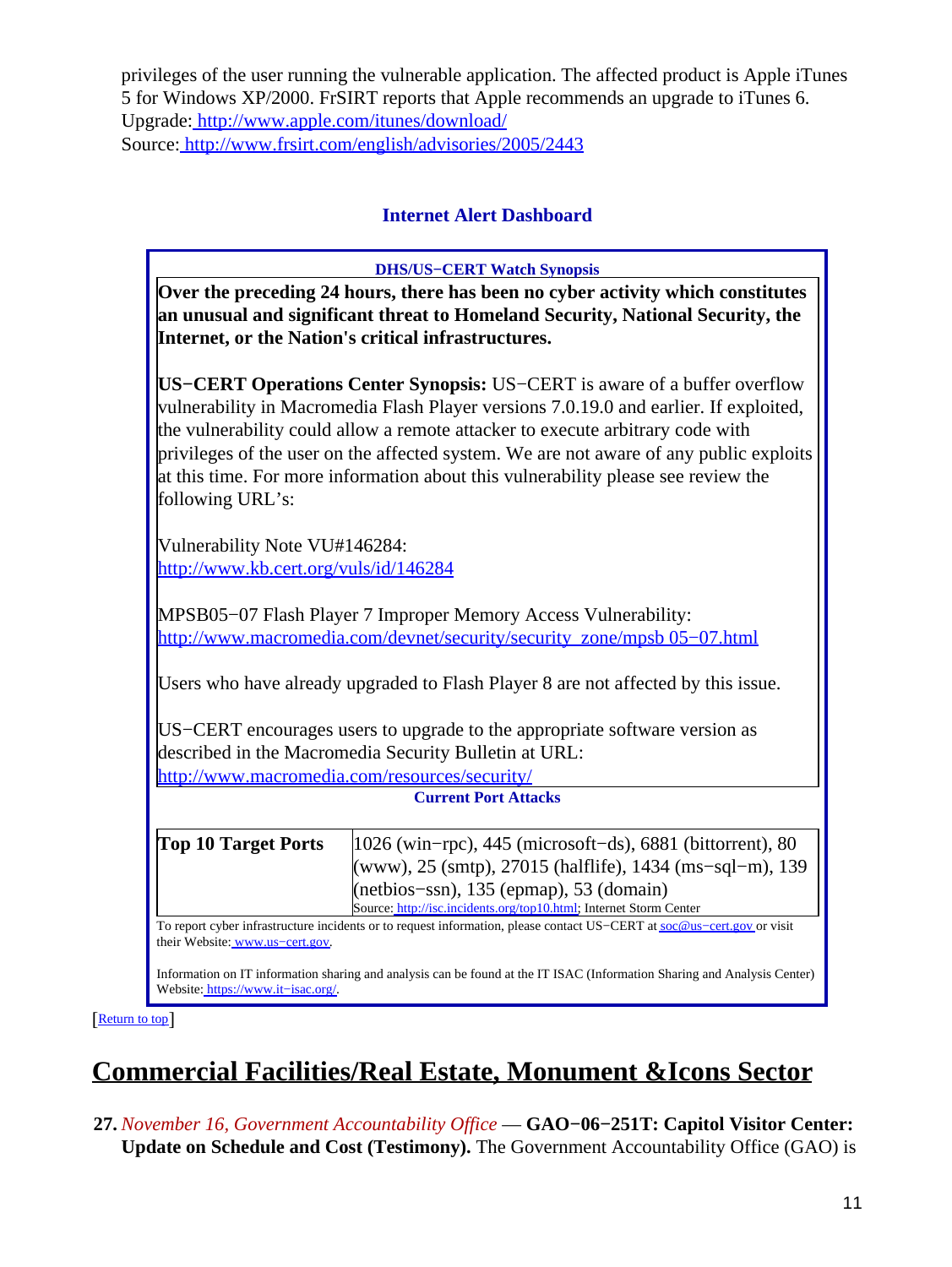pleased to assist the Subcommittee in monitoring progress on the Capitol Visitor Center (CVC) project. GAO's remarks will focus on (1) the status of the project schedule since the Subcommittee's October 18, 2005, hearing on the project, (2) the project's costs and funding, and (3) worker safety issues. GAO will discuss the progress made and problems encountered in completing scheduled construction work and in continuing to develop the project schedule, as we indicated during the Subcommittee's October 18 hearing. To help ensure that Congress receives a more reliable estimate of the project's completion date in order to plan for the CVC's opening to the public and make more informed decisions about funding needs for CVC construction and operations, GAO recommends that the Architect of the Capitol (1) implement the recommendations (which are consistent with prior recommendations on schedule management) made by its construction management contractor in its November 9 report on its schedule evaluation; and (2) reassess its proposal to open the CVC in mid−December 2006 when it is confident that it has a project schedule that reflects realistic durations, enhanced logic, the resolution of concerns expressed by the Fire Marshal Division, and the impact of delays and contract changes.

Source[: http://www.gao.gov/cgi−bin/getrpt?GAO−06−251T](http://www.gao.gov/cgi-bin/getrpt?GAO-06-251T)

[[Return to top](#page-0-1)]

## <span id="page-11-0"></span>**General Sector**

Nothing to report. [[Return to top](#page-0-1)]

#### **DHS Daily Open Source Infrastructure Report Contact Information**

<span id="page-11-1"></span>[DHS Daily Open Source Infrastructure Reports](http://www.dhs.gov/iaipdailyreport) – The DHS Daily Open Source Infrastructure Report is a daily [Monday through Friday] summary of open−source published information concerning significant critical infrastructure issues. The DHS Daily Open Source Infrastructure Report is archived for ten days on the Department of Homeland Security Website: <http://www.dhs.gov/iaipdailyreport>

#### **DHS Daily Open Source Infrastructure Report Contact Information**

| Content and Suggestions:                   | Send mail to dhsdailyadmin@mail.dhs.osis.gov or contact the DHS<br>Daily Report Team at (703) 983–3644.                      |
|--------------------------------------------|------------------------------------------------------------------------------------------------------------------------------|
| Subscription and Distribution Information: | Send mail to dhsdailyadmin@mail.dhs.osis.gov or contact the DHS<br>Daily Report Team at (703) 983–3644 for more information. |

#### **Contact DHS**

To report physical infrastructure incidents or to request information, please contact the National Infrastructure Coordinating Center at [nicc@dhs.gov](mailto:nicc@dhs.gov) or (202) 282−9201.

To report cyber infrastructure incidents or to request information, please contact US–CERT at soc@us–cert.gov or visit their Web page at www.us-cert.gov.